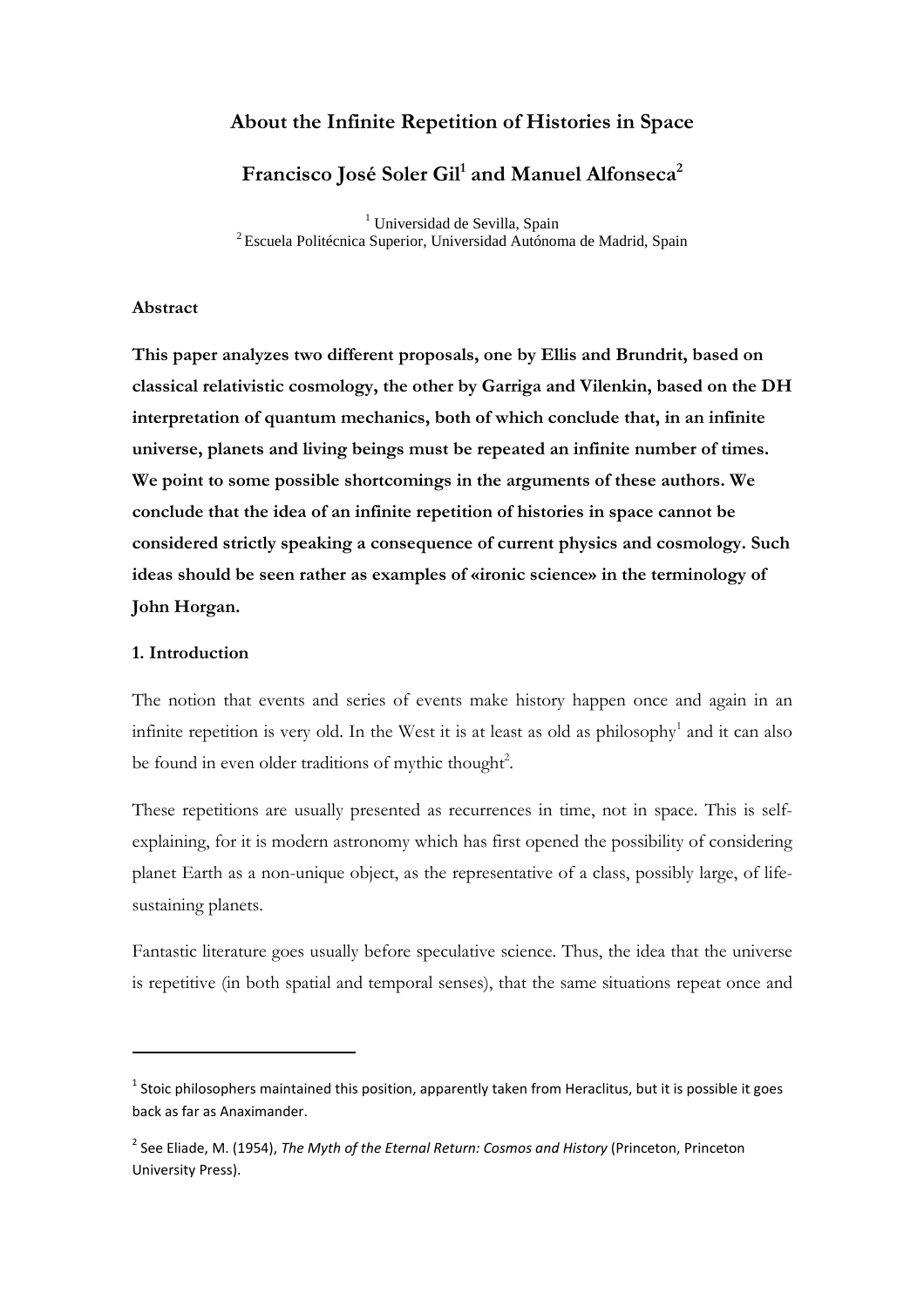again, appears first in narrations such as *La biblioteca de Babel*, by Borges<sup>3</sup>. In this story, Borges describes a library, a clear image of the universe, which contains all the possible books, even those which are made of meaningless character strings. Every book contains exactly 1,312,000 characters. For every particular book, the library contains over 30 million almost identical copies which differ in just one character (they can be considered as copies with a single errata); almost one quadrillion copies differing in two characters; and so forth. In addition, the library also contains the translation of every book to all the tongues, actual or just possible. However, both the library and the number of books it contains are not infinite. If the library were infinite (Borges suggests this possibility at the end of the story) each book would be represented by an infinite number of copies.

Up to now, these ideas could seem appropriate only for mythology and fantastic literature. But recently a new possibility has risen: that they can be derived from physical theories about the universe. Soon after the big-bang cosmology was established as the standard cosmological model, some arguments were offered which, starting from apparently plausible assumptions, seem to bring us to the scenario of a universe of histories which repeat infinitely in space.

The objectives of this paper are: (1) summarize the two main argumentations that end in this conclusion; (2) criticize some possible errors in those argumentations; (3) discuss the controversial philosophical concept implicit in both: the actual possibility of an infinite universe; and (4) signal the difference between the highly conjectural character of the argumentations discussed here and the way in which they are frequently described in popular science magazines and books.

To fulfill these goals, the remainder of this article is divided thus: sections two and three describe the two most representative argumentations among those that lead to a universe with an infinite number of histories that repeat in space: the argumentation by Ellis and Brundrit, and the argumentation by Garriga and Vilenkin. Sections four and five point out the possible shortcomings in those argumentations. The sixth section discusses the controversial character of the infinite universe. And the seventh compares the result of this analysis with the way in which those speculations are presented in the popular science media.

<sup>3</sup> Borges, J. L. (1944), «*La biblioteca de Babel».*In: *Ficciones* (Buenos Aires, Sur).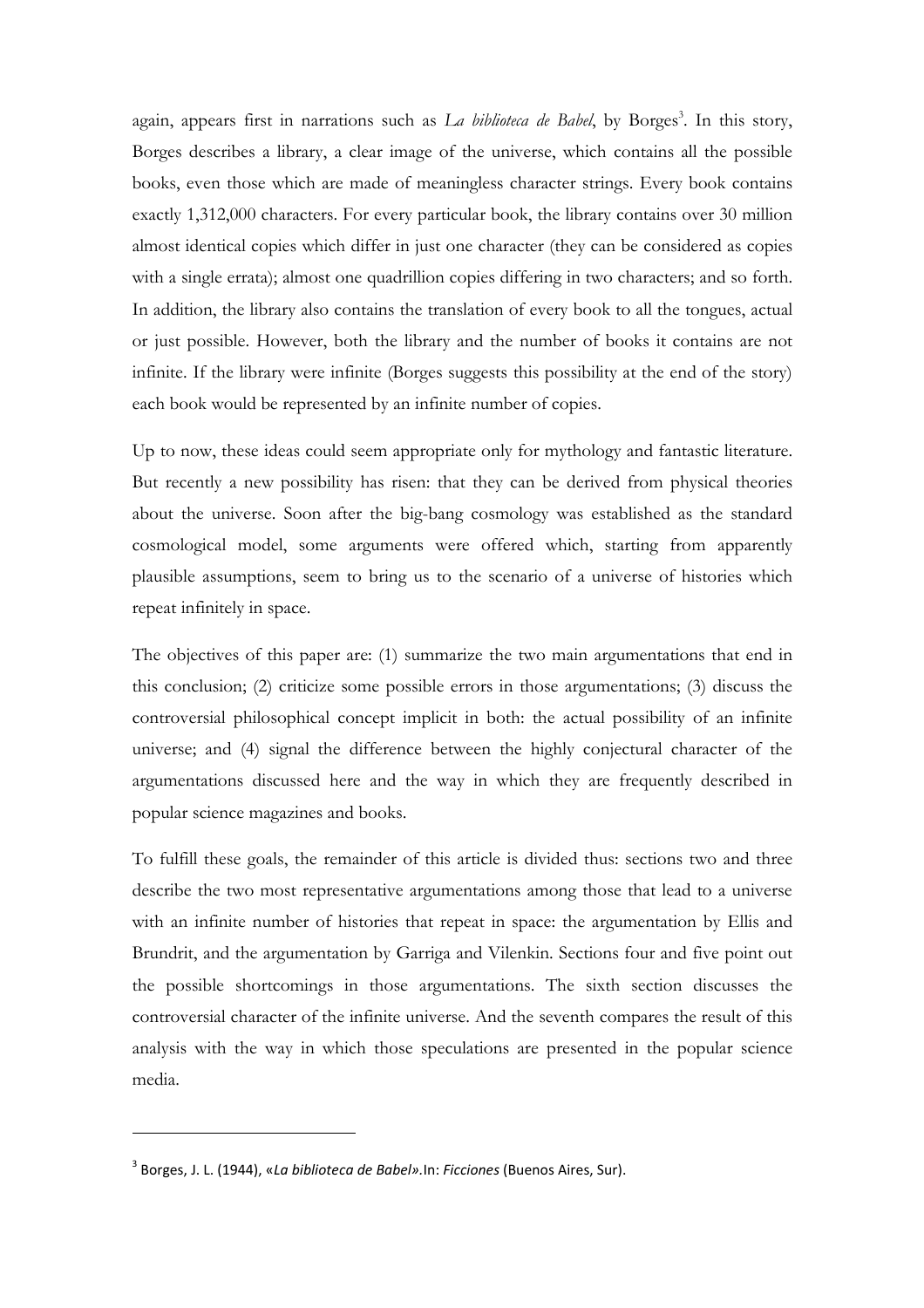# **2. The Ellis-Brundrit (E-B) argumentation**

The argumentation proposed by Ellis and Brundrit<sup>4</sup> starts from classic relativistic physics and the hypothesis that the universe is spatially infinite and homogeneous, and develops as follows:

- 1. The number of galaxies and planets in an infinite homogeneous universe is infinite.
- 2. The number of possible history lines in the configuration space of that universe is also infinite.
- 3. Among those history lines, a few could give room to the emergence of living beings based on DNA on the surface of a planet. The number of line histories compatible with life must be at least one, since we are here.
- 4. If the probability of DNA-based life should be greater than zero, an infinite universe will contain an infinite number of living beings of this type. To explain why this probability may be greater than zero, they claim the following:

«We assume that this is a stable property, that is, the probability remains finite [they mean non-zero] for a small range of conditions different from those holding in our own vicinity in the universe (e.g. a small change in average temperature or average matter-density would not reduce this probability to zero»<sup>5</sup>.

What they mean is that different but similar history lines would end in the same or similar results.

- 5. The number of possible DNA-based living beings is finite, because the size of the DNA molecules cannot be arbitrarily large.
- 6. Therefore an infinite universe will contain an infinite number of copies of every possible living being. Applying the same reasoning a further step, since the possible

<sup>4</sup> Ellis, G.F.R. - Brundrit, G.B. (1979), «Life in the Infinite Universe» *Quarterly Journal of the Royal Astronomical Society* 20 (1979) 37-41. Available at: http://adsabs.harvard.edu/abs/1979QJRAS..20...37E.

<sup>&</sup>lt;sup>5</sup> Ellis, G.F.R. - Brundrit, G.B. (1979) 38.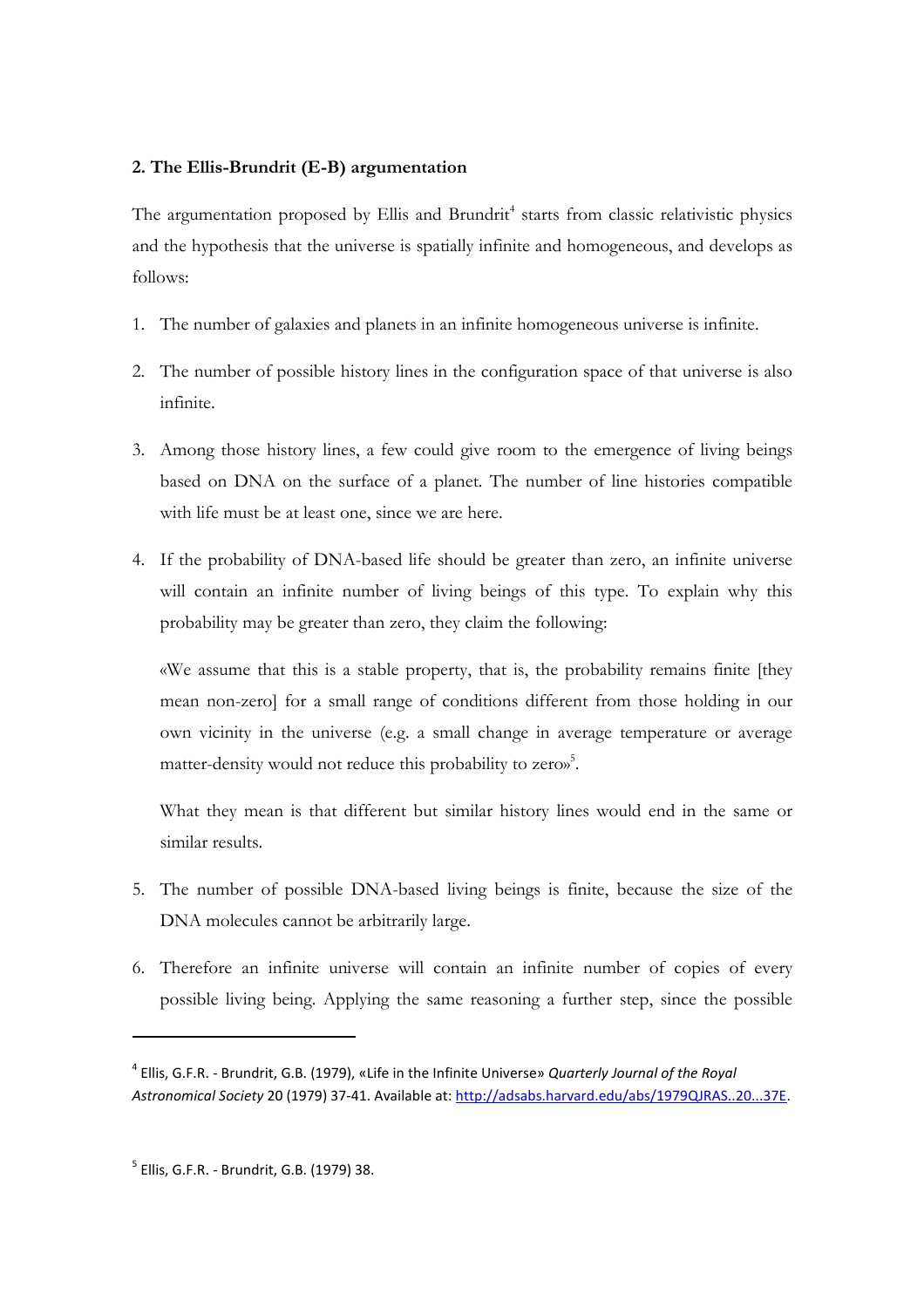material combinations on a planet are also finite, we'll conclude that the universe will contain an infinity of planets identical to Earth, including all the living beings on it.

- 7. Therefore we live in a universe where events and histories are repeated in an infinity of places. The authors explain it thus:
	- a. «...with an infinite number of histories to look at, it is difficult to provide an argument why a particular history should occur only once»<sup>6</sup>.
	- b. «If initial conditions are such that the probability of any event occurring is nonvanishing, then we expect that event to occur in infinitely many planetary systems»<sup>7</sup>.

# **3. The Garriga-Vilenkin (G-V) argumentation**

In their paper «Many worlds in one»<sup>8</sup> Garriga and Vilenkin propose a different scenario, based on the decoherent histories (DH) interpretation of quantum mechanics<sup>9</sup>. Their argumentation develops in the following way:

- 1. They assume that the universe (or the inflationary multiverse, which appears to be their preferred option) is spatially infinite and homogeneous. That universe (or multiverse) can be divided into an infinity of causally disconnected regions (*O*-regions) defined by event horizons.
- 2. They assume that space is quantifiable, so that every *O*-region can be divided in a finite number of cells.
- 3. In addition, they assume that this quantification is correctly described by the DH interpretation of quantum mechanics.

<sup>6</sup> Ellis, G.F.R. - Brundrit, G.B. (1979) 38.

 $^7$  Ellis, G.F.R. - Brundrit, G.B. (1979) 41 (endnote b).

<sup>&</sup>lt;sup>8</sup> Garriga, J. - Vilenkin, A. (2001), «Many worlds in one». Available at http://arxiv.org/abs/gr-qc/0102010.

 $^9$  Gell-Mann, M. - Hartle, J. (1990), «Quantum mechanics in the light of quantum cosmology». In: Zurek, W. (ed.) (1990), *Complexity, Entropy and the physics of information* SFI studies in the Sciences of Complexity, Vol. VIII (Addison-Wesley, Reading); Gell-Mann, M. - Hartle, J.(1993), «Classical equations for quantum systems» *Phys. Rev*. D. 47, (1993) 3345. Available at arXiv:gr-qc/9210010.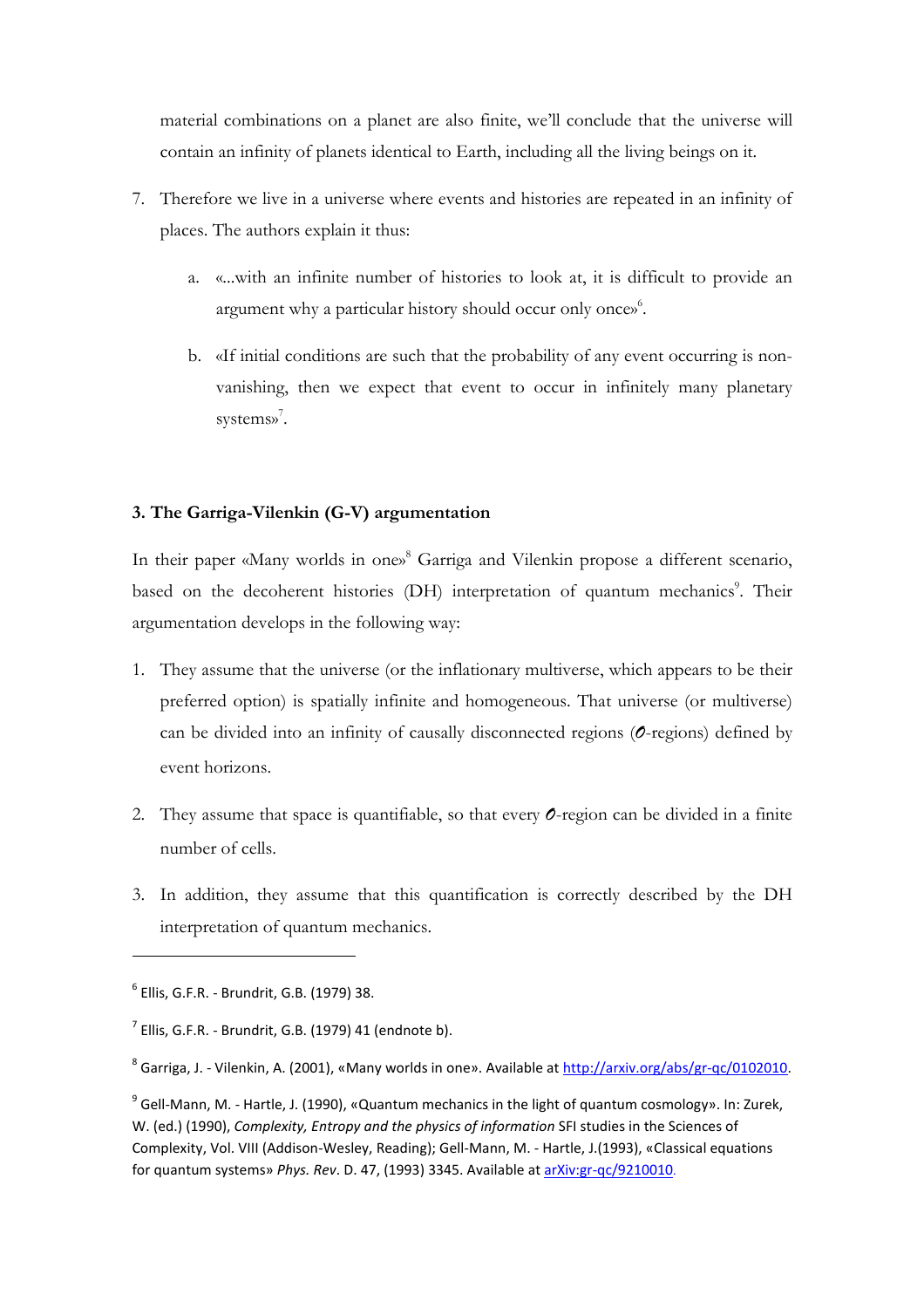- 4. If the energy in every *O*-region is finite, since energy is quantified, it would be possible to divide its range of variation into a finite number of bins; therefore the number of possible histories in an *O*-region would be finite. In those environments where planets and life can exist, such as Earth, energy can be considered finite, since we are far from gravity singularities. This means that gravity can be ruled out of this argumentation.
- 5. Therefore, given that by hypothesis there is an infinite number of *O*-regions and the number of possible histories in each region is finite, every history must be repeated an infinite number of times in the universe.

### **4. A critic to the Ellis-Brundrit (E-B) scenario**

We first discuss the E-B reasoning.

- 1. Step 1 in the E-B argumentation states that an infinite homogeneous universe will contain an infinity of galaxies and planets. This is correct. As these entities are countable, that infinity would be  $\aleph$ -0 (the number of natural numbers).
- 2. On the other hand, the number of history lines mentioned in step 2 is not countable. In a classic universe with a continuous non-quantified space, which they are considering, that number would be the number of lines that could be drawn in the infinite volume of the configuration space defined by all the independent parameters of the universe. That infinity is greater than  $\aleph$ -0, and also greater than the continuum.
- 3. Step 3 is correct.
- 4. To estimate the probability of the emergence of living beings, according to step 4, it would be necessary to estimate the number of history lines that make this emergence possible. Since the total number of lines is infinite (this is an E-B hypothesis), for that probability to be greater than zero, the number of histories compatible with life should be infinite.

As E-B correctly indicate in a endnote, from our existence it cannot be deduced that the probability is greater than zero. We must add that the same would happen even if we had a finite number of positive cases of life in other planets. To achieve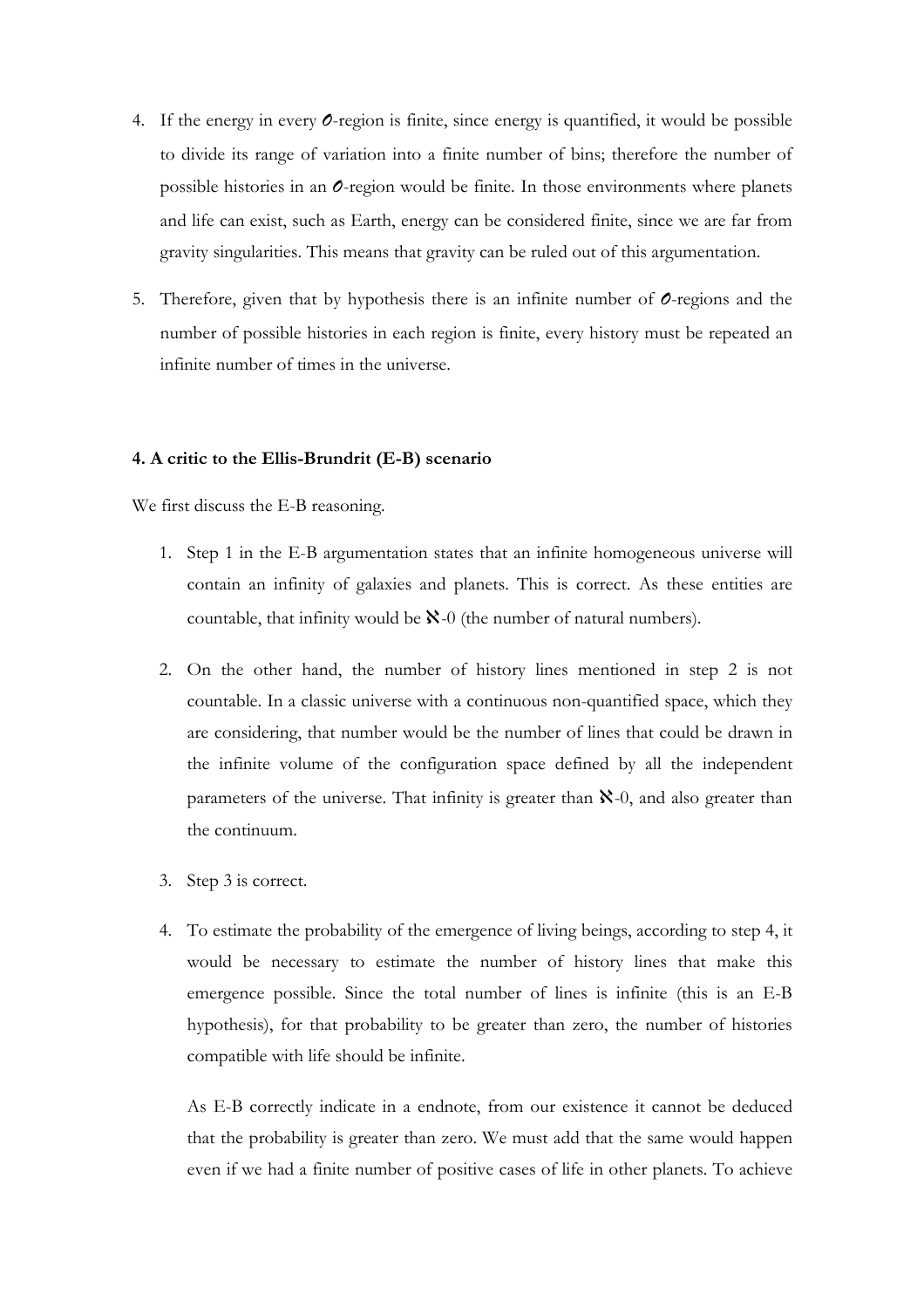an infinite number of histories, they assume that all the lines in a range around ours (which did produce life) in the configuration space would give rise to the same or a very similar result. If the radius of that range were greater than zero, the number of history lines inside the range would be infinite.

- 5. For the time being, we accept step 5.
- 6. If all the previous steps were correct, steps 6 and 7 (the E-B conclusion) would follow correctly from the premises. The 7.b quotation summarizes the conclusion. The 7.a quotation, however, is not valid. It should say just the opposite: *...with an*  infinite number of histories to look at, it is difficult to provide an argument why a particular *history should occur more than once*. This is so, because the infinity of lines is much larger than the infinity of living beings (which is  $\mathbf{X}$ -0), therefore each planet compatible with life could be associated to a different history, even if their number were infinite.

In our opinion, the most dubious step in this development is step 4. Is it true that by considering almost-identical histories we attain a probability greater than zero of the emergence of DNA-based living beings, as E-B affirm?

This assertion can be refuted in two ways:

- 1. Refutation based on the probability that two beings/planets have very similar histories.
	- a. A history line in our universe just now (ours, for instance) is a curve in the configuration space of the universe (which is infinite by hypothesis) with a length of 13,700 million years (since the big bang to our days).
	- b. We will call a history line g *almost equal* to another history line h when all the points in g are located inside a cylinder with a finite radius E, built around the points of h.
	- c. Consider two planets, A and B. Let h be the history line of A. Which is the probability that g (the history line of B) is *almost equal* to h?
	- d. Although given h there is an infinity of g curves g that comply with the definition, that probability is the quotient the volume (in the configuration space) occupied by all the curves complying with the definition, divided by the volume occupied by all the curves. The former is the volume of a cylinder with radius E and a length of 13,700 million years, which is finite. The second is infinite (we have assumed that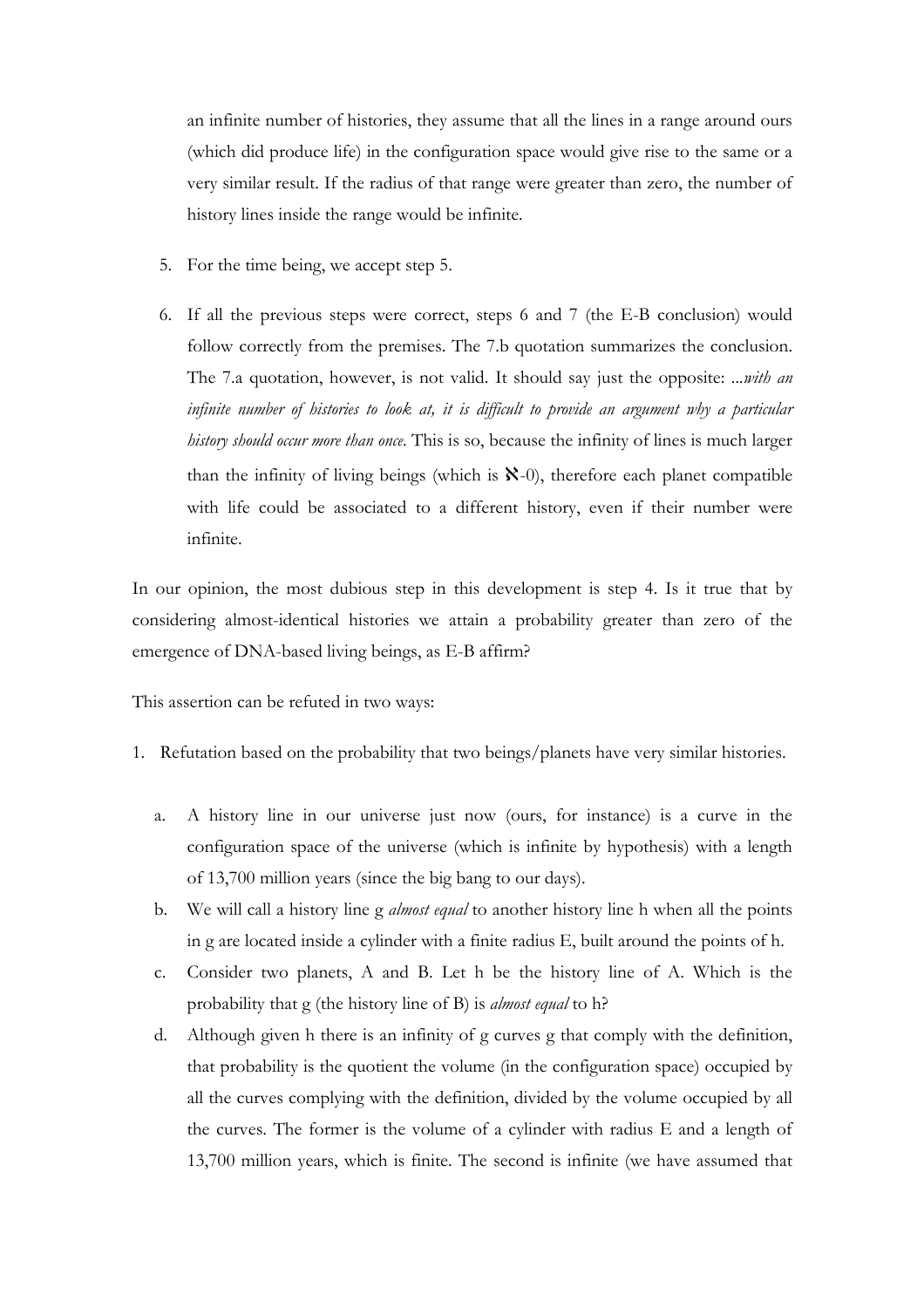the configuration space is infinite). Ergo the probability that two planets A and B have almost equal curves is zero. This does not preclude e.g. that there are some living planets apart from the Earth, but their number need not be infinite.

- 2. Refutation based on the chaotic character of the expansive universe.
	- a. The uncertainty principle sets a minimum difference for the initial conditions of two different history lines.
	- b. The equations of classical relativistic physics (those used by E-B) are chaotic.
	- c. Therefore two different history lines, which at the beginning differ at least in the limits set by the uncertainty principle, must separate arbitrarily along their history, according with the definition of chaotic functions. This is even more true because the universe expands.
	- d. Therefore there are no two *almost equal* history lines.

Would this argumentation be affected if the universe contained attractors where the history lines would converge? Those attractors could be:

- a) Sinks (black holes). They are incompatible with life.
- b) Cycles. They don't seem to exist in the universe. Perhaps they are incompatible with an expanding universe.
- c) Saddles. They are unstable and sooner or later the history lines converging there would get apart in opposite directions.
- d) Strange attractors. Those history lines attracted by them would get very near to the attractor, but not to one another, for given a point in one, the next point would have an unpredictable position. Ergo two history lines attracted by the same strange attractor would be very different, even though superficially similar.

We don't know if the universe contains strange attractors, they may be incompatible with its expansion. On the other hand, if there are, they may be incompatible with life. In that case, as the E-B argumentation refers to living being histories, they should be excluded.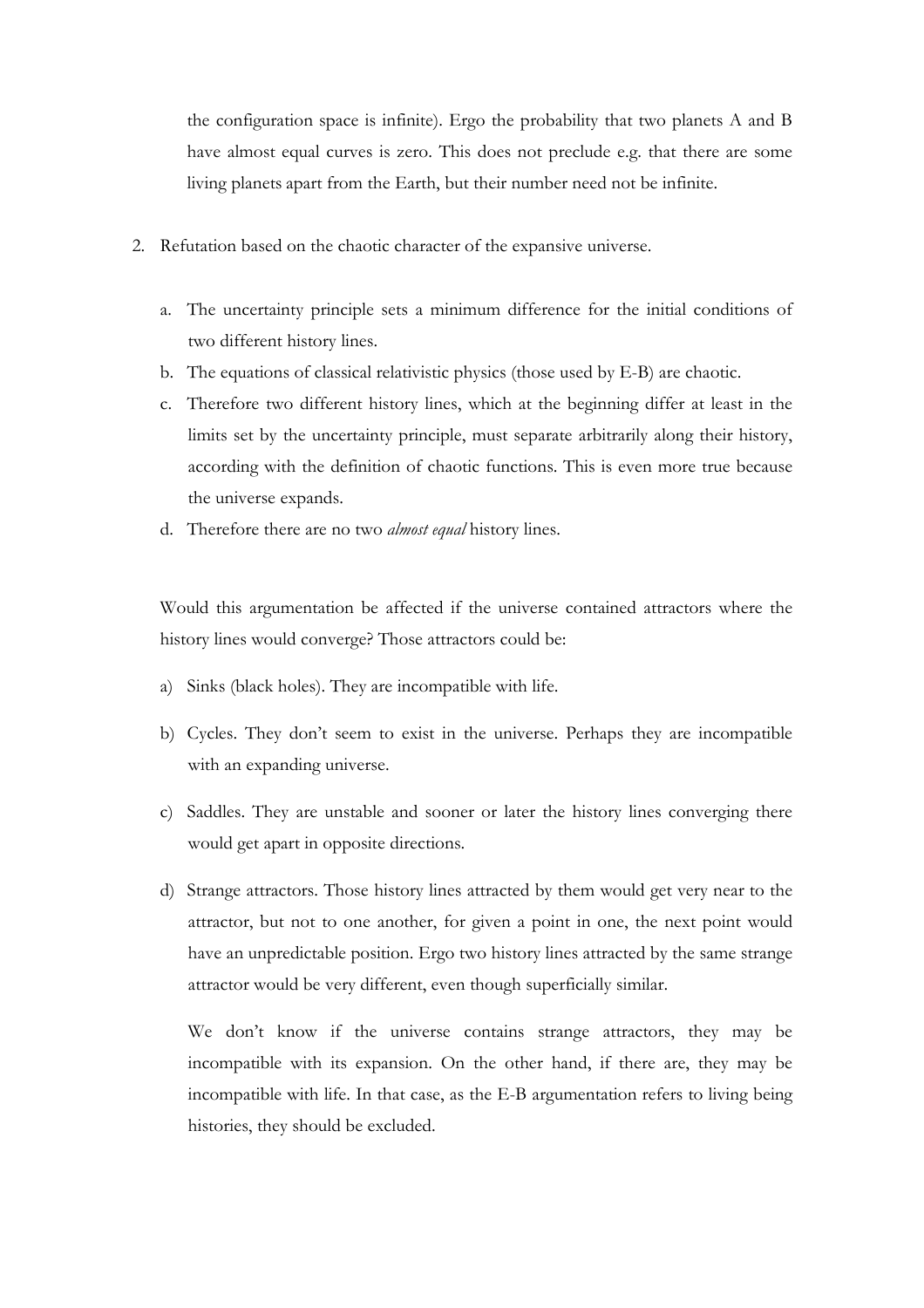This argumentation is valid for sufficiently long sections of history lines, even though they do not start at the big bang.

In summary, the Ellis-Brundrit argumentation cannot stand as formulated in their original paper. This result is important, as it gainsays the intuitive and well-known idea that in an infinite universe all the histories must be repeated automatically, including those of living beings on the Earth<sup>10</sup>. Actually, the repetition of histories is avoided because the infinite of possible histories is larger than the infinite of objects (galaxies, planets) in an infinite universe. Therefore, for their argumentation about the repetition of the histories of living beings on the Earth to be valid, Ellis and Brundrit would need to prove that the number of histories leading to life is not concentrated in a finite volume in configuration space, or alternatively they would have to assert that the configuration space is finite. But then they would need to change their model of the universe, possibly going to a quantum model similar to that proposed by Garriga and Vilenkin.

## **5. A critic to the Garriga-Vilenkin (G-V) scenario**

This argumentation is based on a set of currently questionable hypotheses. Therefore, their credibility is very low (because of the strong increase of uncertainty in a cascade of hypotheses). For instance:

- 1. It starts by assuming an infinite space, which is currently conjectural. We'll come back to this in the next section.
- 2. Space is assumed to be quantified and quantum theory is applied to cosmology. This is just another conjecture. Even more, all the attempts which have been done in past

 $10$  As a sample of the usual association between the infinite universe and the repetition of histories, we can mention the following paragraph of a recent book: «In an infinite Universe, every possible event might happen. In fact, in an infinite Universe every possible event does happen. Not just that: it happens an infinite number of times. While I am writing these lines, somewhere else, in an infinitely remote and unreachable point of the Cosmos, well out of our horizon, an exact replica of me on a planet perfectly identical to ours is writing the exact same words, but with a spelling error. In some far-off place, another me is doing the same thing, but he wears a red sweater rather than a blue one.» Balbi, A. (2008) The Music of the Big Bang. The Cosmic Microwave Background and the New Cosmology (Berlin, Springer) 138. Similar assertions can be found in texts by very many authors.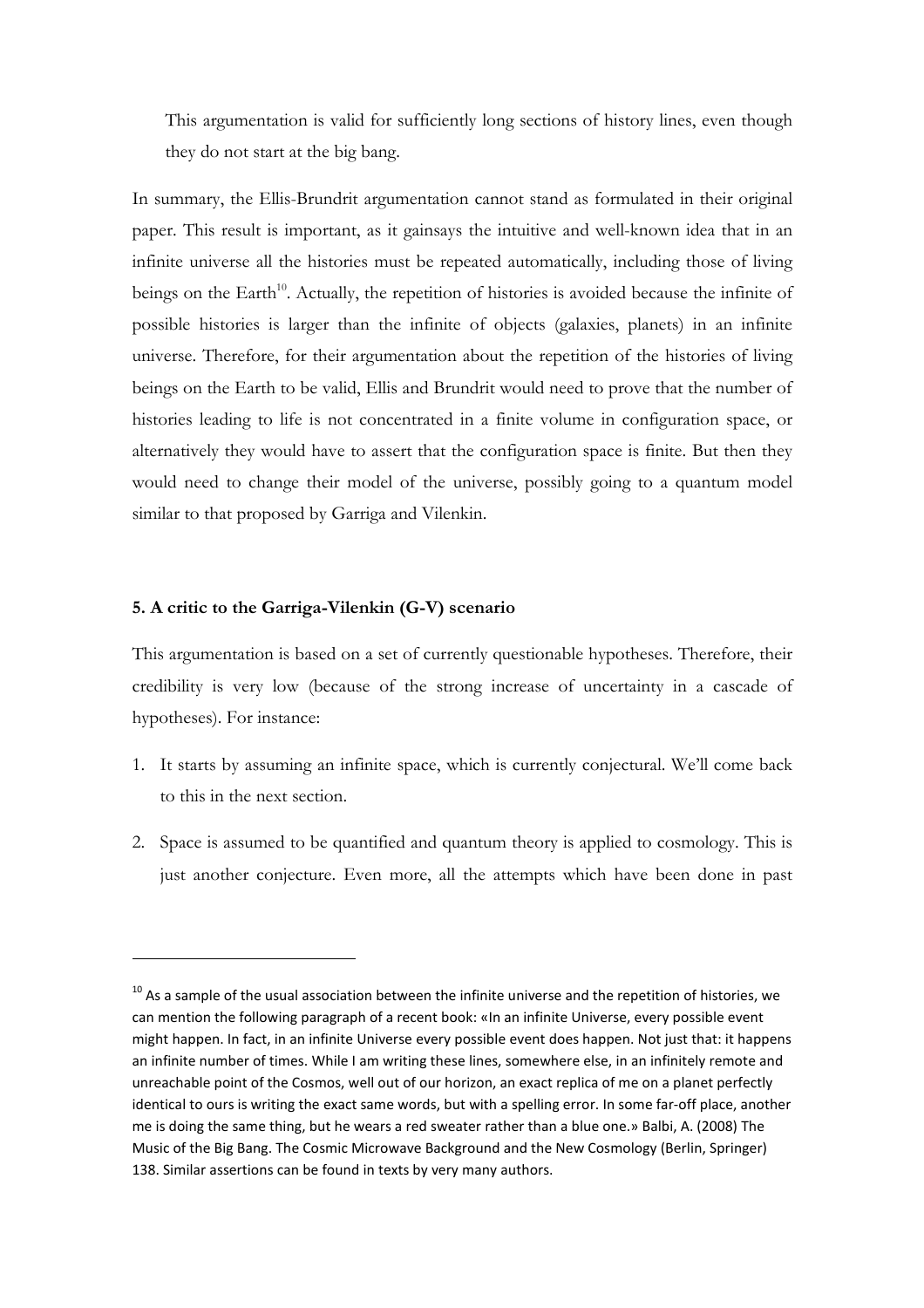decades to find an indication of the quantum character of space and gravity have given a negative result $^{11}$ .

- 3. Their quantification is based in the DH interpretation of quantum mechanics. This interpretation has been the object of strong critics, and is far from being the standard interpretation among specialists<sup>12</sup>.
- 4. The authors themselves accept that the fourth step in their argumentation (the inference that the total number of distinct histories is finite) is valid only in an universe without gravity (i.e. empty). In our universe there are situations (inside black holes or at the big bang) where the energy density of a single region may be infinite, but they reject those situations because they are far from the world of human experience. The original text says the following:

«In the absence of gravity, the boundedness of physical quantities usually follows from the finiteness of the energy of the system. The gravitational energy is not positivedefinite,and in the presence of gravity the matter energy density can get arbitrarily large when it is compensated by equally large negative gravitational energy density. This happens, for example, during gravitational collapse in the interiors of black holes, in a recollapsing closed universe, and could happen in some extremely large quantum fluctuations. These extreme situations, however, are far removed from the low-energy world of the human experience, and it seems reasonable to isolate them when comparing the histories of different *O*-regions»<sup>13</sup> .

However, this reasoning presents several problems:

a) It cannot be denied that, for the time being, human beings do not have much to do with black holes. That other intelligent beings or we ourselves in the future will be

 $11$  For instance, it has been proposed that we could find an inkling of the quantum character of space by analyzing the arrival times of photons coming from remote cosmic explosions such as GRB [gamma ray bursts] and other high energy cosmic phenomena, studied by particle astrophysics. However, all the data currently available are consistent with the classic character of space. This is explained in more depth at Soler Gil, F. J. (2012), *Discovery or construction? Astroparticle physics and the search for physical reality* (Frankfurt, Peter Lang).

 $12$  An extensive critic of this interpretation can be found at Dowker, F - Kent, A (1996) «On the Consistent Histories Approach to Quantum Mechanics». Available at http://arxiv.org/abs/gr-qc/9412067.

<sup>13</sup> Garriga, J. - Vilenkin, A. (2001) 2-3.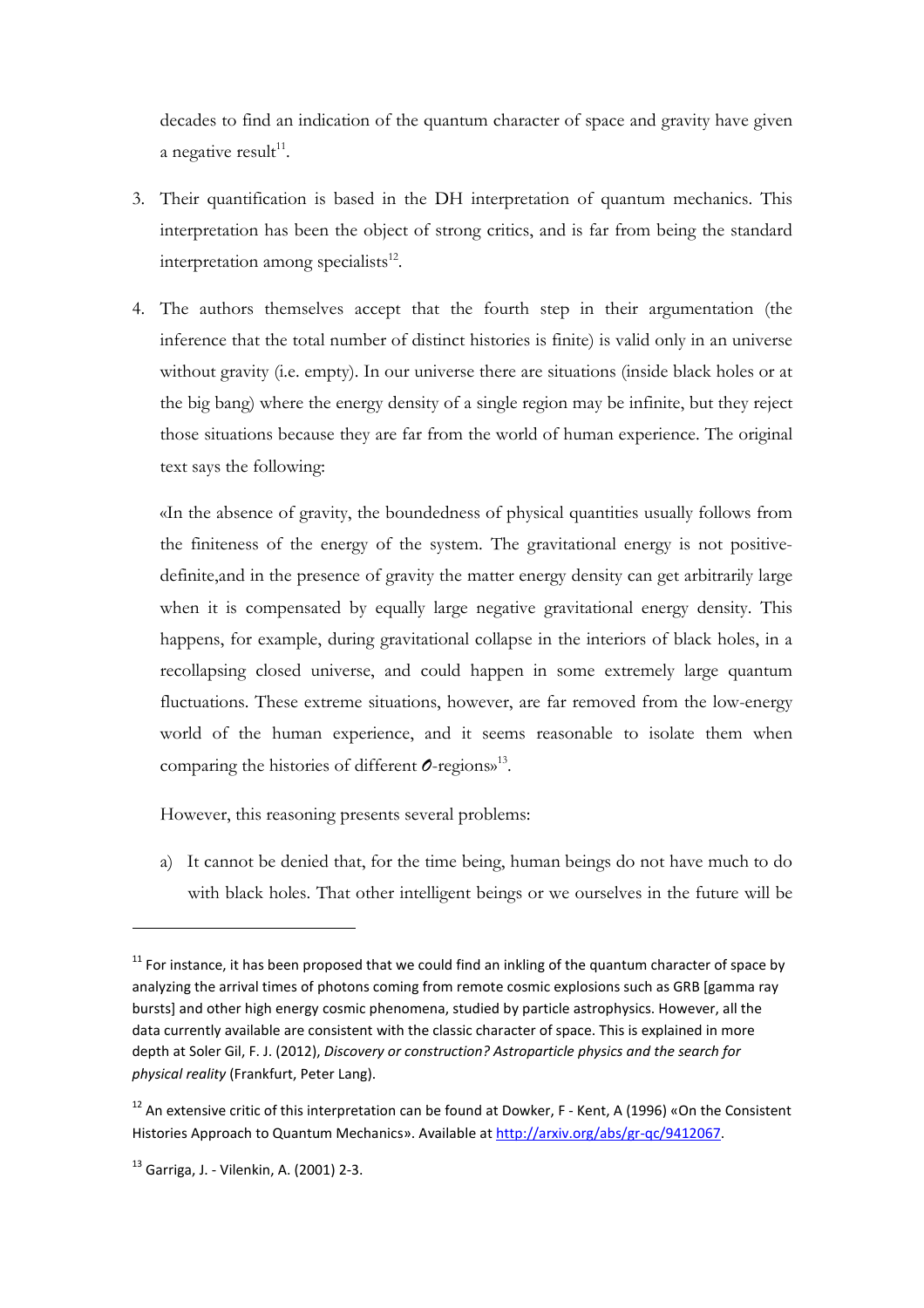in the same situation seems an undue assumption. Perhaps one day we'll be able to take advantage of a black hole to reach relativistic speeds, in a similar way as the Voyager spacecrafts used Jupiter's gravity to accelerate themselves toward Saturn. In that case, we'd be extracting energy from the black hole, which would come to be a part of our history.

- b) But there is an additional important point that has not been considered in the G-V argumentation: the fact that all history lines did go once through a situation similar to the center of a black hole, namely the big bang. Ergo the conditions with infinite energy affect all the possible history lines. The number of distinct history lines may thus be infinite. As a result, the history lines have not to repeat themselves, even in an infinite universe.
- c) On the other hand, the idea that the histories of habitable regions can be described ignoring gravitational singularities does not take into account that these singularities exist inside the *O*-regions and clearly influence their dynamics. For instance, our planet rotates around the black hole in the center of the Milky Way. Therefore, our own history depends to a certain extent of phenomena and regions related to a gravitational singularity. In summary, ignoring gravity while describing the *O*regions does not seem feasible.
- 5. Finally, the fact that the universe expands may affect drastically the G-V argumentation. In a stationary universe, a finite number of histories could have no option but repeat. In a dynamic universe, however, the number of bins in each *O*region may increase with time in such a way that histories get apart from one another indefinitely. This would increase the number of possible histories (perhaps without limit) thus preventing repetitions. Therefore the G-V argumentation cannot work without a proof that the number of bins relevant to building the histories is bounded in time in an expanding universe. And this is regardless of whether the gravitational singularities should be considered or not as part of the picture. G-V have not given any reason to suspect the existence of such a boundary, nor even signaled this difficulty.

Every one of the ideas postulated and the argumentative options in this list is doubtful. And the G-V argumentation requires all of them to be correct. Therefore, the scenario described by these authors must be considered highly speculative, to say the least.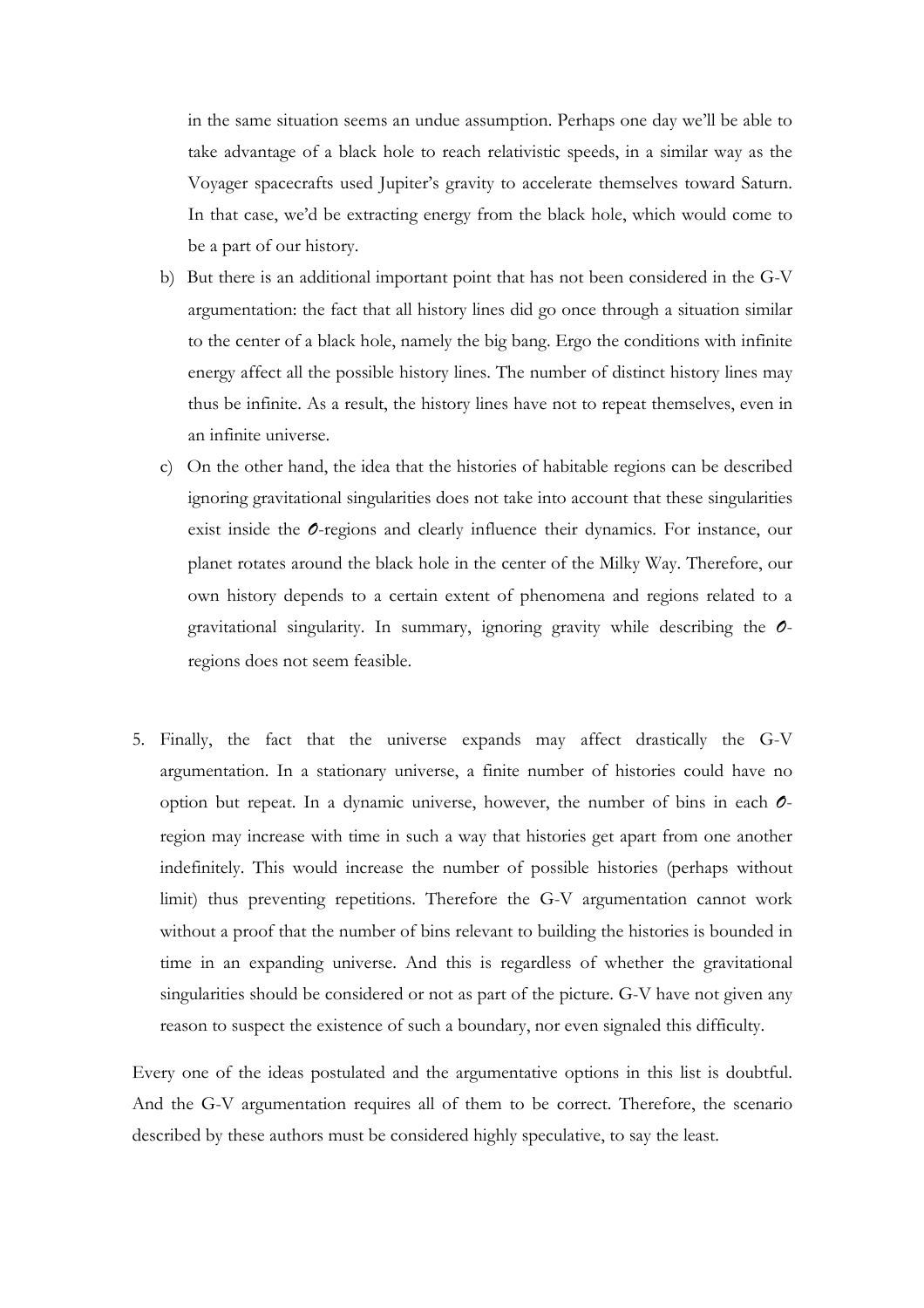#### **6. The uncertain character of an infinite universe**

The analysis of the Ellis-Brundrit and Garriga-Vilenkin argumentations has made it clear that the idea of a spatially infinite universe must be postulated at the very beginning of this type of conjectures. However, if the history of physics can be used to assess the initial credibility of a hypothesis, the postulate of a spatially infinite universe does not seem particularly promising.

Paraphrasing Aristotle, we can say that *nature abhors infinity*<sup>14</sup>. Along the history of physics, once and again situations have emerged where infinities seemed impossible to avoid. One after another they have fallen, and improved theories have avoided the infinites<sup>15</sup>.

Just now we have two basic theories in physics, general relativity and quantum theory, which seem incompatible with one another. This makes it impossible to predict what happened before Planck's time, where both should be applied at the same time. However, these two theories have a weak point: both predict infinities: relativity, in the gravity singularities (black holes and the big bang); quantum theory, in the energy of the vacuum and those quantities that must be renormalized in quantum field theory<sup>16</sup>. The experience provided by the history of physics seems to indicate that both theories could be simple approximations of a third more general theory, which would unify them and eliminate the infinities. Perhaps, when this theory is found, the cosmologic infinities may also disappear.

However, while we wait for possible changes due to an important forward move in our comprehension of the physical world, it is usually claimed that the current standard cosmological model leaves open the possibility that the universe is infinite, since this is the

 $14$  This idea is also spread among physicists. For instance, we can find it in the same Balbi book quoted above: «We are used to thinking that nothing in nature is really infinite: but we seem oddly inclined to accept that the Universe might be. However, nature abhors infinity, and with good reason.» Balbi, A. (2008) The Music of the Big Bang. The Cosmic Microwave Background and the New Cosmology» (Berlin, Springer) 138.

<sup>&</sup>lt;sup>15</sup> The historian of physics, Michael Riordan, for instance, has mentioned Dirac's opinion in a recent article about this point: «In the early 1980s, Nobel laureate Paul Dirac told Princeton University theorist Ed Witten that the most important challenge in physics was "to get rid of infinity"» Riordan, M. (2012), «Tackling Infinity». Available at: http://www.americanscientist.org/bookshelf/pub/tackling-infinity.

 $16$  A recent description of the history of renormalization as a procedure to eliminate infinities in quantum field theory is Close, F. (2011), *The Infinity Puzzle: Quantum Field Theory and the Hunt for an Orderly Universe* (New York, Basica Books).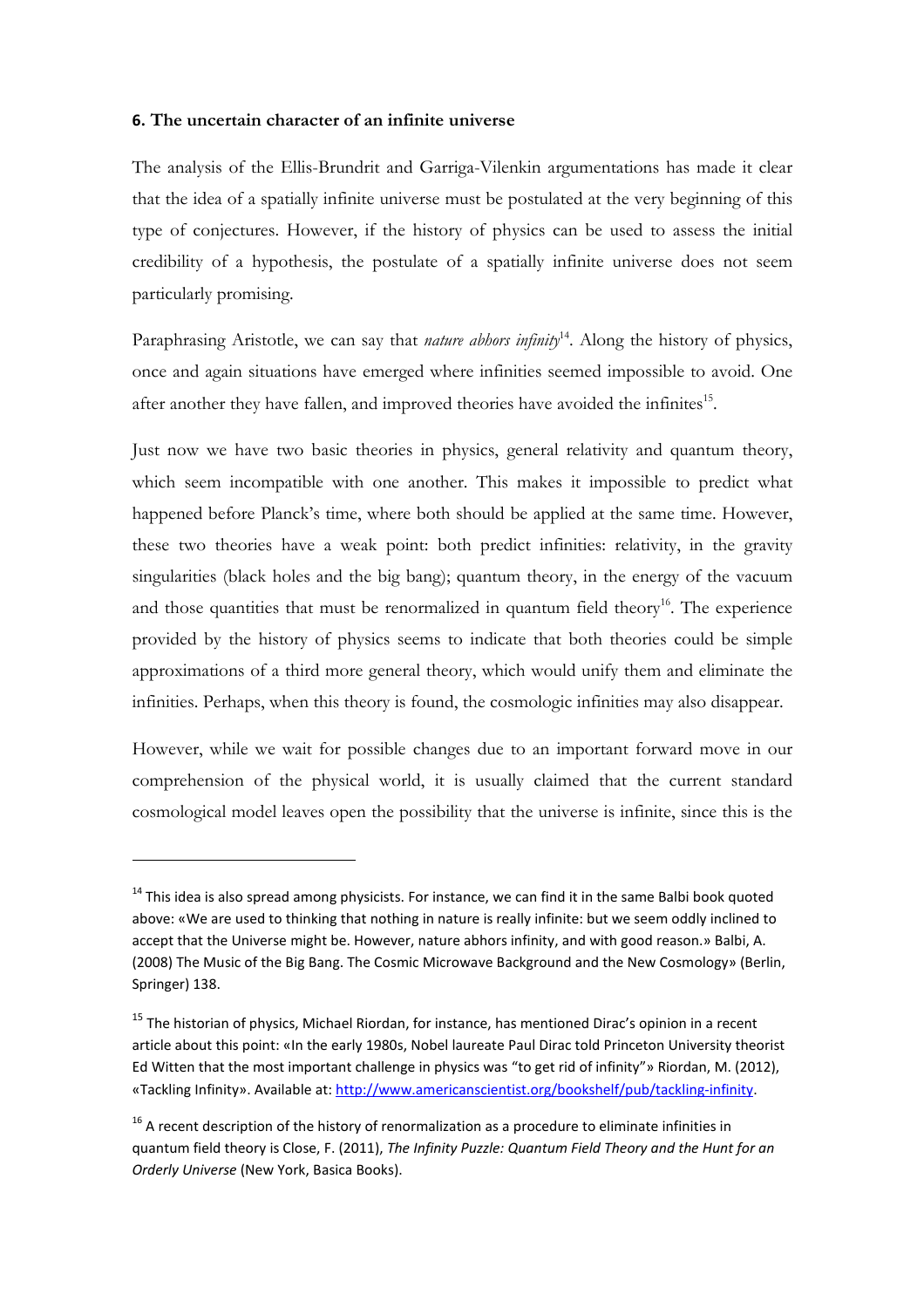consequence of Einstein's equations whenever  $K \leq 0$ , where K defines the curvature of the universe in those equations.

However, the infinitude of the universe can only be deduced in that case if an additional postulate is accepted, namely the so-called «cosmological principle», which asserts that the universe is homogeneous and isotropic at sufficiently large scales. This "principle" is needed to extrapolate the cosmological description of the universe beyond the boundaries of the observable universe. However, the justification of this principle gives rise to serious problems<sup>17</sup>. Therefore an agnostic position with respect to the extrapolations of the description of the universe beyond our horizon seems to be epistemologically reasonable, especially when that extrapolation goes to infinity.

In consequence, independently of the weak points in the Ellis-Brundrit and Garriga-Vilenkin argumentations we have signaled in the previous sections, the mere fact that both depend on the assumption that the universe is infinite gives them a highly speculative character.

# **7. Theoretical and practical conclusions**

From the discussion of the Ellis-Brundrit and Garriga-Vilenkin argumentations in the preceding sections, it follows that the scenario of a universe where history repeats in an infinity of worlds spread throughout an infinite space cannot be considered a consequence of current physics and cosmology. In actual fact, these scenarios remain no more than literary tales, although they have been presented with the terminology of modern cosmology.

 $\overline{\phantom{a}}$ 

 $17$  A comprehensive discussion of the problems raised by the justification of the «cosmological principle» can be found in Beisbart, C. (2009), «Can we justifiably assume the Cosmological Principle in order to break model underdetermination in cosmology?» *Journal for General Philosophy of Science*, Volume 40, Issue 2 (2009), 175-205. And with regard to empirical data, new structures of increasing size are found now and again. [See, e.g. Clowes R. et al. (2012), «A structure in the early universe at  $z \approx 1.3$  that exceeds the homogeneity scale of the R-W concordance cosmology». Available at: http://arxiv.org/abs/1211.6256]. Is there in fact a limit to the inhomogeneity of the universe? No one

really knows.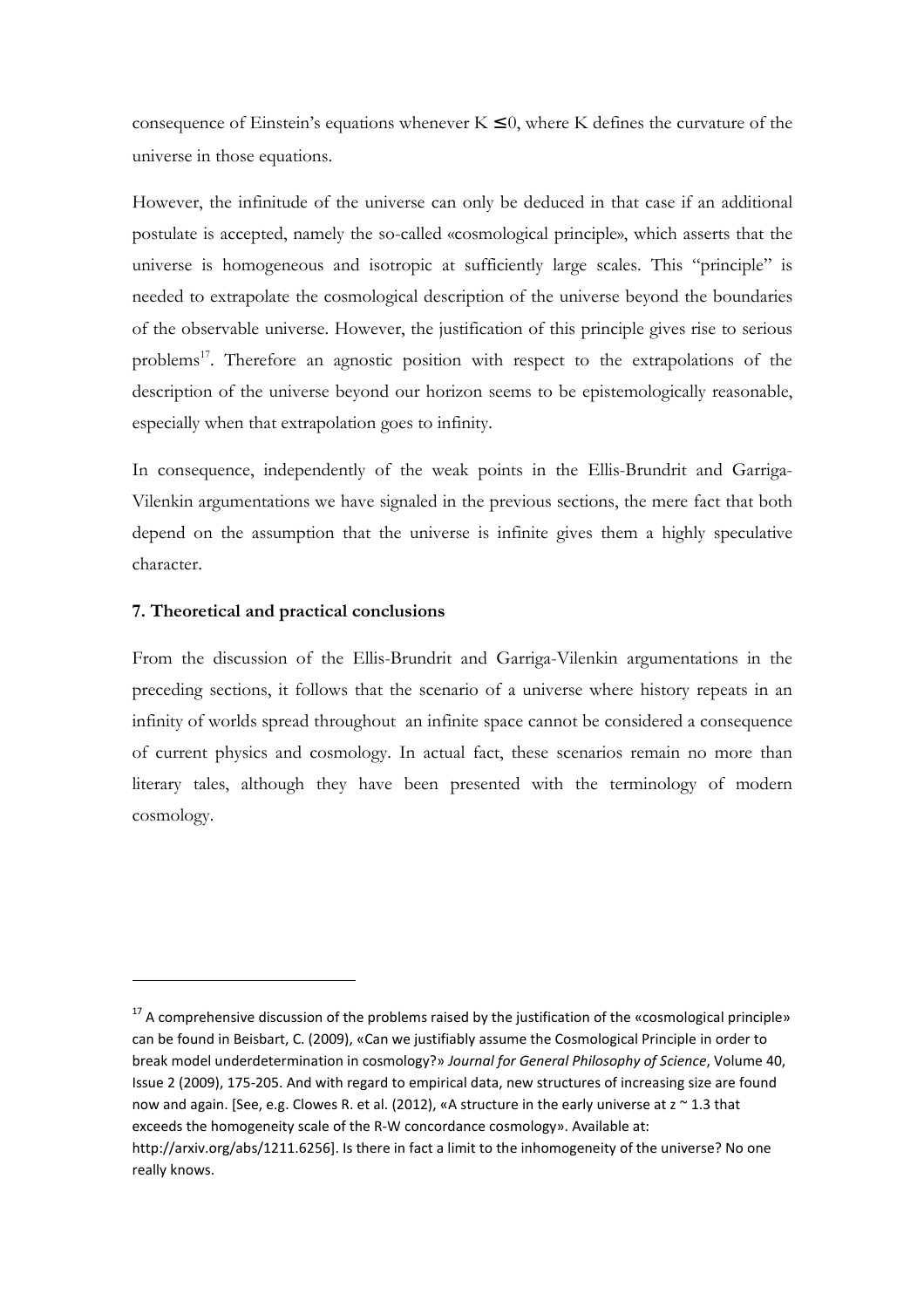This is, however, a theoretical conclusion. In practice, authors<sup>18</sup> and popular writers usually present these speculations as though they were very probable, practically proved by science. Even technical articles contain statements expressed with surprising certainty. For instance, in «Many worlds in one» Garriga and Vilenkin state:

«The argument below is far from being a rigorous proof of these statements, but we do believe that it makes them rather plausible»<sup>19</sup>

«Rather plausible»? This surprising certainty becomes temerity when we go from the technical articles to popularizing books. For instance, in a recent book of this character, with the same title as the article discussed here, Alex Vilenkin states:

«We arrive at the inevitable conclusion that every single history should be repeated an infinite number of times. [...] And any history that has a nonzero probability will happen  $-$ or has happened: in an infinite number of O-regions!»<sup>20</sup>

«Inevitable conclusion»? Perhaps the only inevitable conclusion of this is the fact that at least some of the supposedly scientific cosmological scenarios currently popularized are actually good samples of «ironic science», −using John Horgan's terminology−, that is:

«[...] opinions -which are at best "interesting" and provoke further comment. But it does not converge on the truth. It cannot achieve empirically verifiable "surprises" that force scientists to make substantial revisions in their basic description of reality $x^{21}$ .

#### **References**

l

BALBI, A. (2008) *The Music of the Big Bang. The Cosmic Microwave Background and the New Cosmology* (Berlin, Springer)

<sup>&</sup>lt;sup>18</sup> We must exclude Ellis from the set of authors that act in this way. In fact, the article by Ellis and Brundrit analyzed here mention several factors that would invalidate their argumentation, and state clear reservations about the validity of the scenario they describe.

 $19$  Garriga, J. - Vilenkin, A. (2001) 1.

 $20$  Vilenkin, A. (2006), Many worlds in one (New York, Hill and Wang) 11-112.

 $21$  Horgan, J (1996), The end of science (Reading MA, Addison-Wesley) 7.